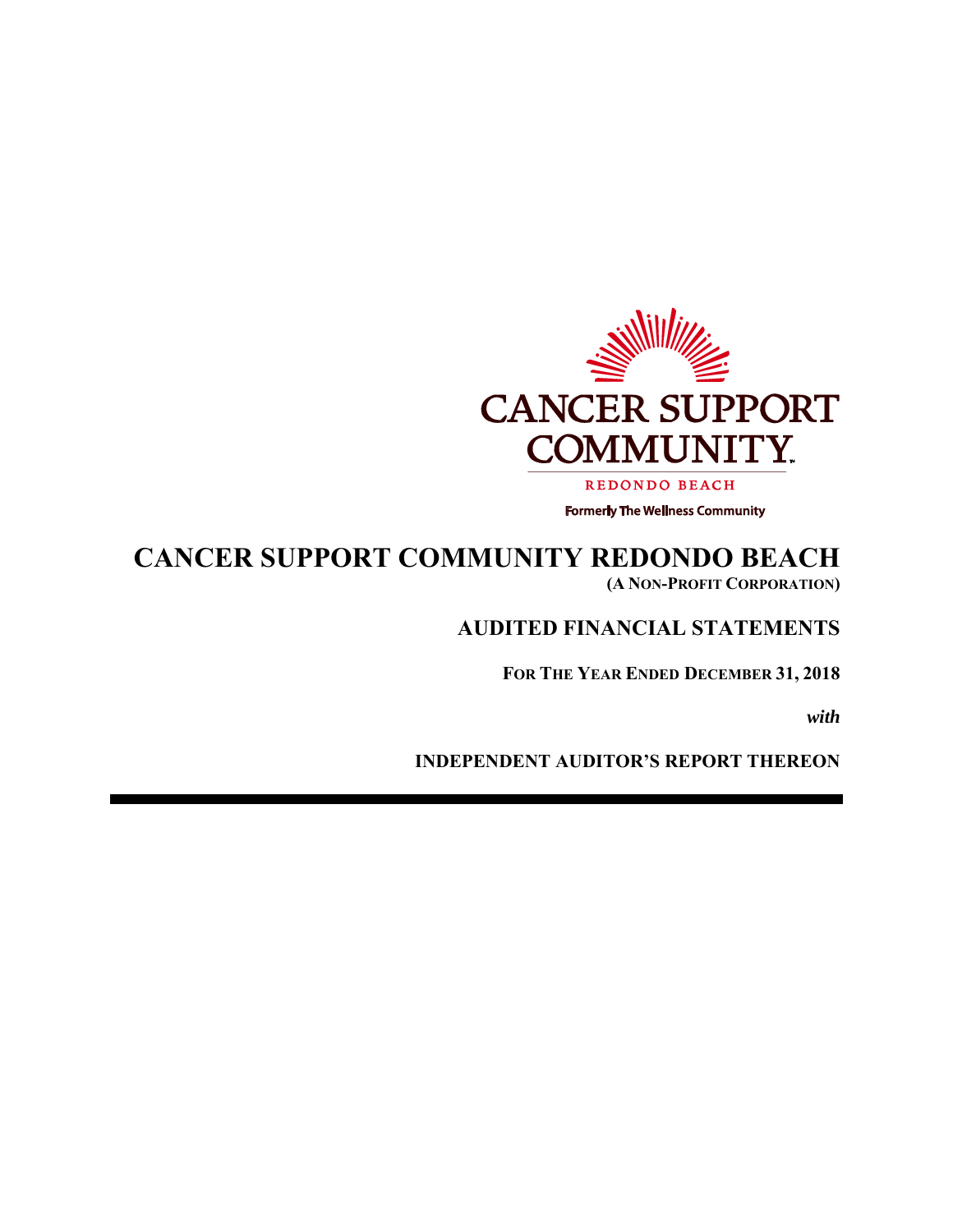**(A NON-PROFIT CORPORATION)**

|                                         | <b>INDEX</b>   |
|-----------------------------------------|----------------|
|                                         | <b>Page</b>    |
| Independent Auditors' Report            | $1 - 2$        |
| <b>Statement of Financial Position</b>  | 3              |
| <b>Statement of Activities</b>          | $\overline{4}$ |
| <b>Statement of Functional Expenses</b> | 5              |
| <b>Statement of Cash Flows</b>          | 6              |
| <b>Notes to Financial Statements</b>    | $7 - 14$       |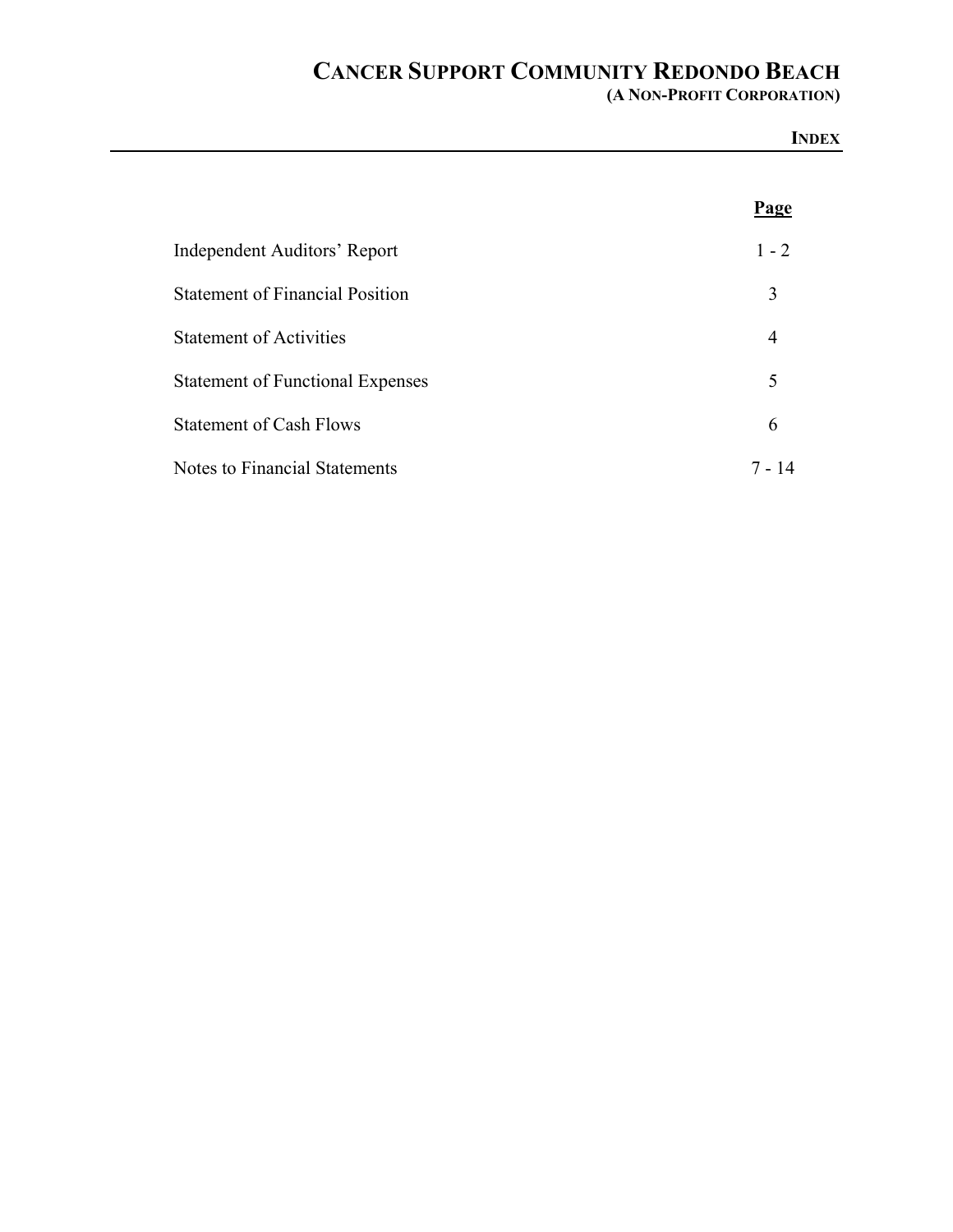Timothy J Lilligren Certified Public Accountant  $1001$  6<sup>th</sup> Street, Suite 150 Manhattan Beach, CA 90266

#### **Independent Auditor's Report**

To the Board of Directors Cancer Support Community Redondo Beach

I have audited the accompanying financial statements of Cancer Support Community Redondo Beach (the "Community", a non-profit corporation), which comprise the statement of financial position as of December 31, 2018, and the related statements of activities, functional expenses, and cash flows for the year then ended, and the related notes to the financial statements.

#### *Management's Responsibility for the Financial Statements*

Management is responsible for the preparation and fair presentation of these financial statements in accordance with accounting principles generally accepted in the United States of America; this includes the design, implementation, and maintenance of internal control relevant to the preparation and fair presentation of financial statements that are free from material misstatement, whether due to fraud or error.

#### *Auditors' Responsibility*

My responsibility is to express an opinion on these financial statements based on my audit. I conducted the audit in accordance with auditing standards generally accepted in the United States of America. Those standards require that I plan and perform the audit to obtain reasonable assurance about whether the financial statements are free of material misstatement.

An audit involves performing procedures to obtain audit evidence about the amounts and disclosures in the financial statements. The procedures selected depend on the auditors' judgment, including the assessment of the risks of material misstatement of the financial statements, whether due to fraud or error. In making those risk assessments, the auditor considers internal control relevant to the Community's preparation and fair presentation of the financial statements in order to design audit procedures that are appropriate in the circumstances, but not for the purpose of expressing an opinion on the effectiveness of the Community's internal control. Accordingly, I express no such opinion. An audit also includes evaluating the appropriateness of accounting policies used and the reasonableness of significant accounting estimates made by management, as well as evaluating the overall presentation of the financial statements.

I believe that the audit evidence I have obtained is sufficient and appropriate to provide a basis for my audit opinion.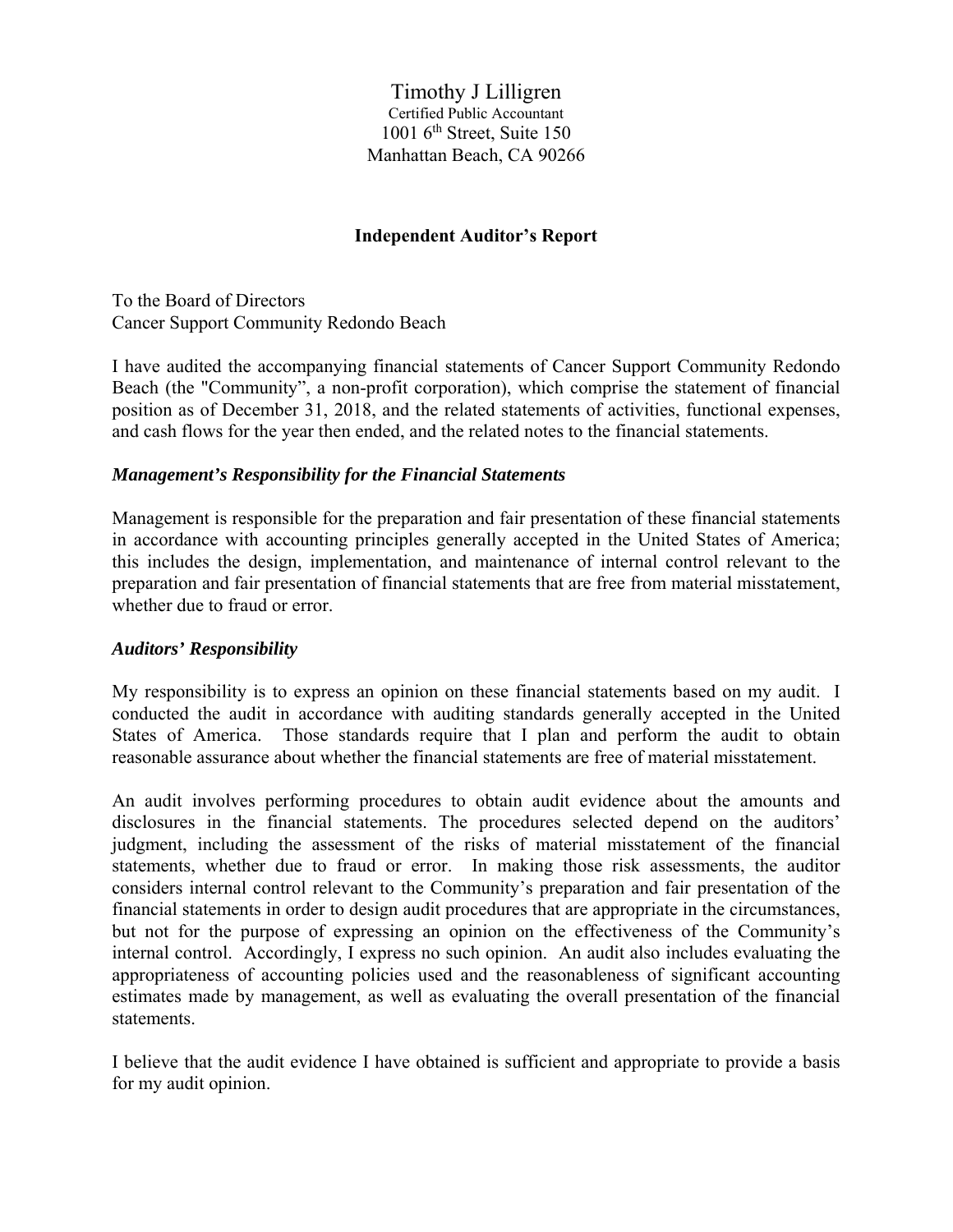#### *Opinion*

In my opinion, the financial statements referred to above present fairly, in all material respects, the financial position of the Community as of December 31, 2018 and the results of its operations and its cash flows for the year then ended in conformity with accounting principles generally accepted in the United States of America.

Timoth J. Llegin

Manhattan Beach, California September 12, 2019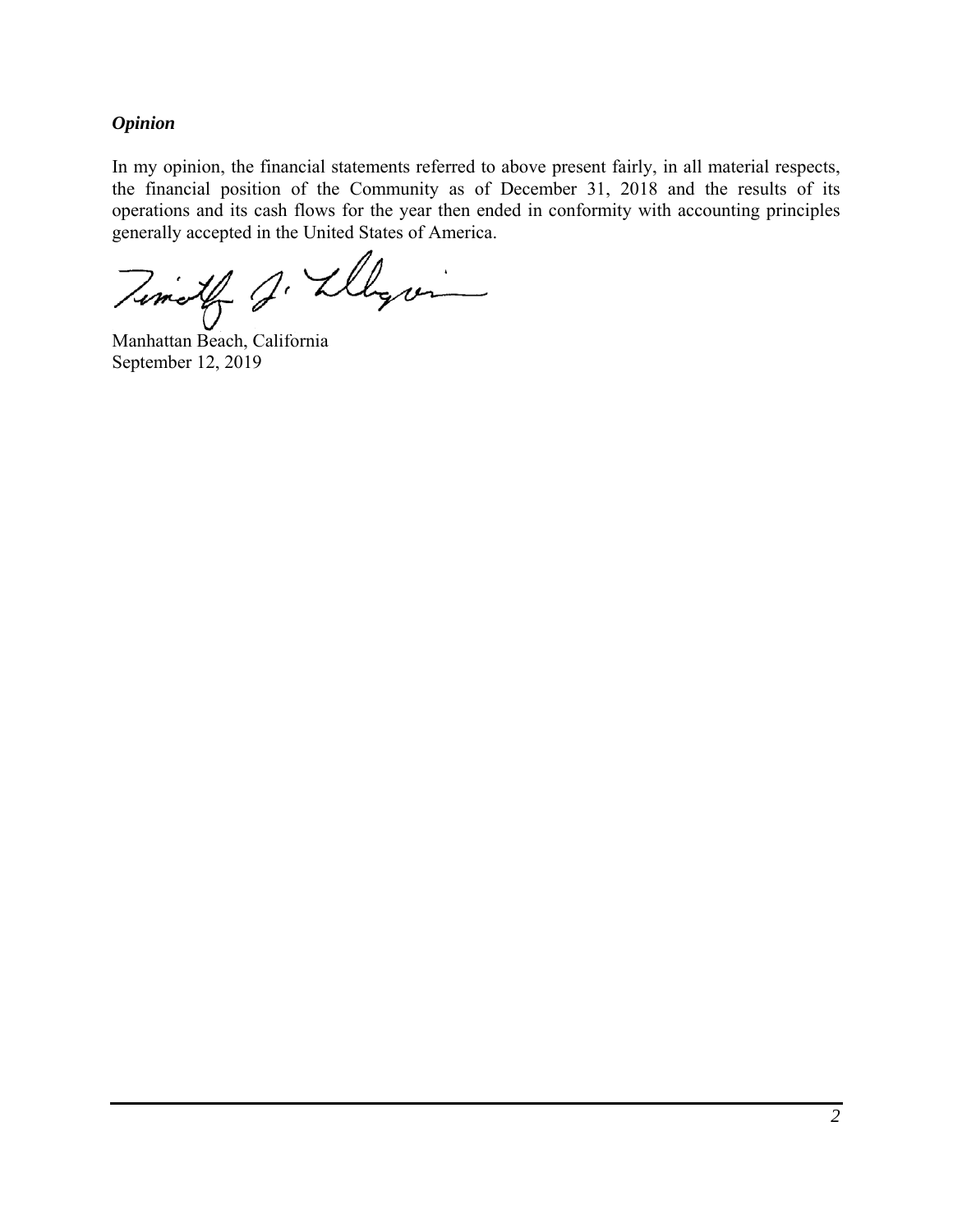**(A NON-PROFIT CORPORATION)** 

|                                              | <b>STATEMENT OF FINANCIAL POSITION</b> | <b>DECEMBER 31, 2018</b> |
|----------------------------------------------|----------------------------------------|--------------------------|
| <b>ASSETS</b>                                |                                        |                          |
| <b>CURRENT ASSETS</b>                        |                                        |                          |
| Cash and cash equivalents                    | \$                                     | 616,713                  |
| Cash - certificates of deposit               |                                        | 307,569                  |
| Investment held in trust                     |                                        | 21,143                   |
| Marketable securities                        |                                        | 3,866,187                |
|                                              |                                        | 4,811,612                |
| <b>LONG-TERM ASSETS</b>                      |                                        |                          |
| Property and equipment, net                  |                                        | 69,778                   |
| Security deposit                             |                                        | 2,562                    |
|                                              | \$                                     | 4,883,952                |
| <b>LIABILITIES AND NET ASSETS</b>            |                                        |                          |
| <b>CURRENT LIABILITIES</b>                   |                                        |                          |
| Accounts payable and accrued expenses        | \$                                     | 26,913                   |
| <b>NET ASSETS WITHOUT DONOR RESTRICTIONS</b> |                                        |                          |
| Legacy Fund                                  |                                        | 4,043,627                |
| Undesignated                                 |                                        | 813,412                  |
|                                              |                                        | 4,857,039                |
|                                              | \$                                     | 4,883,952                |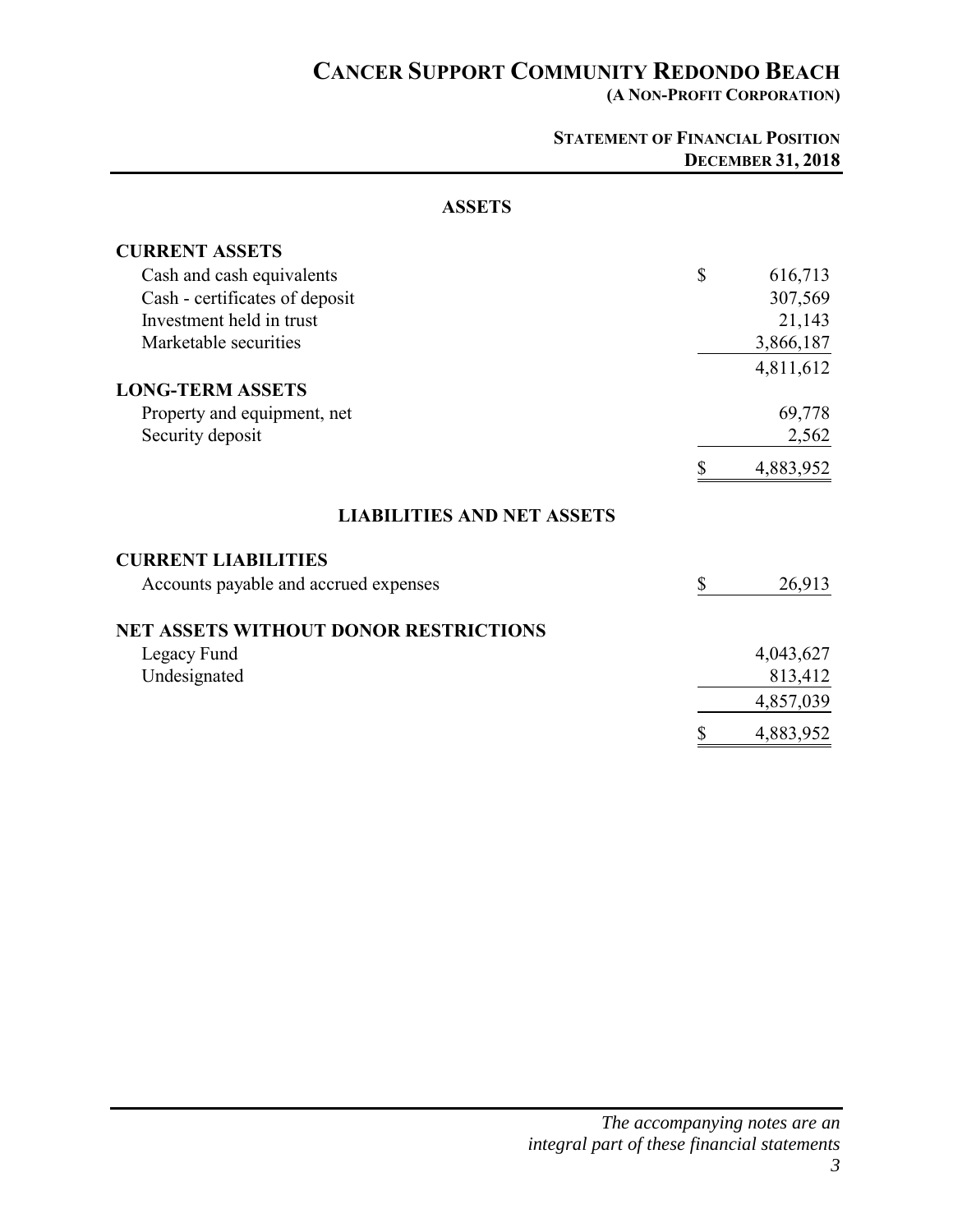**(A NON-PROFIT CORPORATION)** 

|                                                                                     | <b>STATEMENT OF ACTIVITIES</b><br>YEAR ENDED DECEMBER 31, 2018 |                                            |                               |           |              |                                            |
|-------------------------------------------------------------------------------------|----------------------------------------------------------------|--------------------------------------------|-------------------------------|-----------|--------------|--------------------------------------------|
| <b>OPERATING REVENUE AND SUPPORT</b>                                                | Without<br>donor<br>restrictions                               |                                            | With<br>donor<br>restrictions |           |              | <b>Total</b>                               |
| Grants and contributions                                                            | \$                                                             | 371,700                                    | $\mathbb{S}$                  | 50,322    | $\mathbb{S}$ | 422,022                                    |
| Special events, net                                                                 |                                                                | 556,305                                    |                               |           |              | 556,305                                    |
| Contributed services                                                                |                                                                | 32,375                                     |                               |           |              | 32,375                                     |
| Investment return appropriated for operations                                       |                                                                | 142,349                                    |                               |           |              | 142,349                                    |
| Net assets released from restrictions                                               |                                                                | 50,322                                     |                               | (50, 322) |              |                                            |
|                                                                                     |                                                                | 1,153,051                                  |                               |           |              | 1,153,051                                  |
| <b>OPERATING EXPENSES</b><br>Program services<br>Supporting services<br>Fundraising |                                                                | 775,847<br>137,769<br>103,866<br>1,017,482 |                               |           |              | 775,847<br>137,769<br>103,866<br>1,017,482 |
| <b>CHANGE IN NET ASSETS FROM</b>                                                    |                                                                |                                            |                               |           |              |                                            |
| <b>OPERATIONS</b>                                                                   |                                                                | 135,569                                    |                               |           |              | 135,569                                    |
| <b>INVESTMENT RETURN, in excess of</b><br>amounts appropriated for operations       |                                                                | (330,983)                                  |                               |           |              | (330, 983)                                 |
| <b>CHANGE IN NET ASSETS</b>                                                         |                                                                | (195, 414)                                 |                               |           |              | (195, 414)                                 |
| <b>NET ASSETS, beginning of year</b>                                                |                                                                | 5,052,453                                  |                               |           |              | 5,052,453                                  |
| <b>NET ASSETS, end of year</b>                                                      |                                                                | 4,857,039                                  | \$                            |           |              | 4,857,039                                  |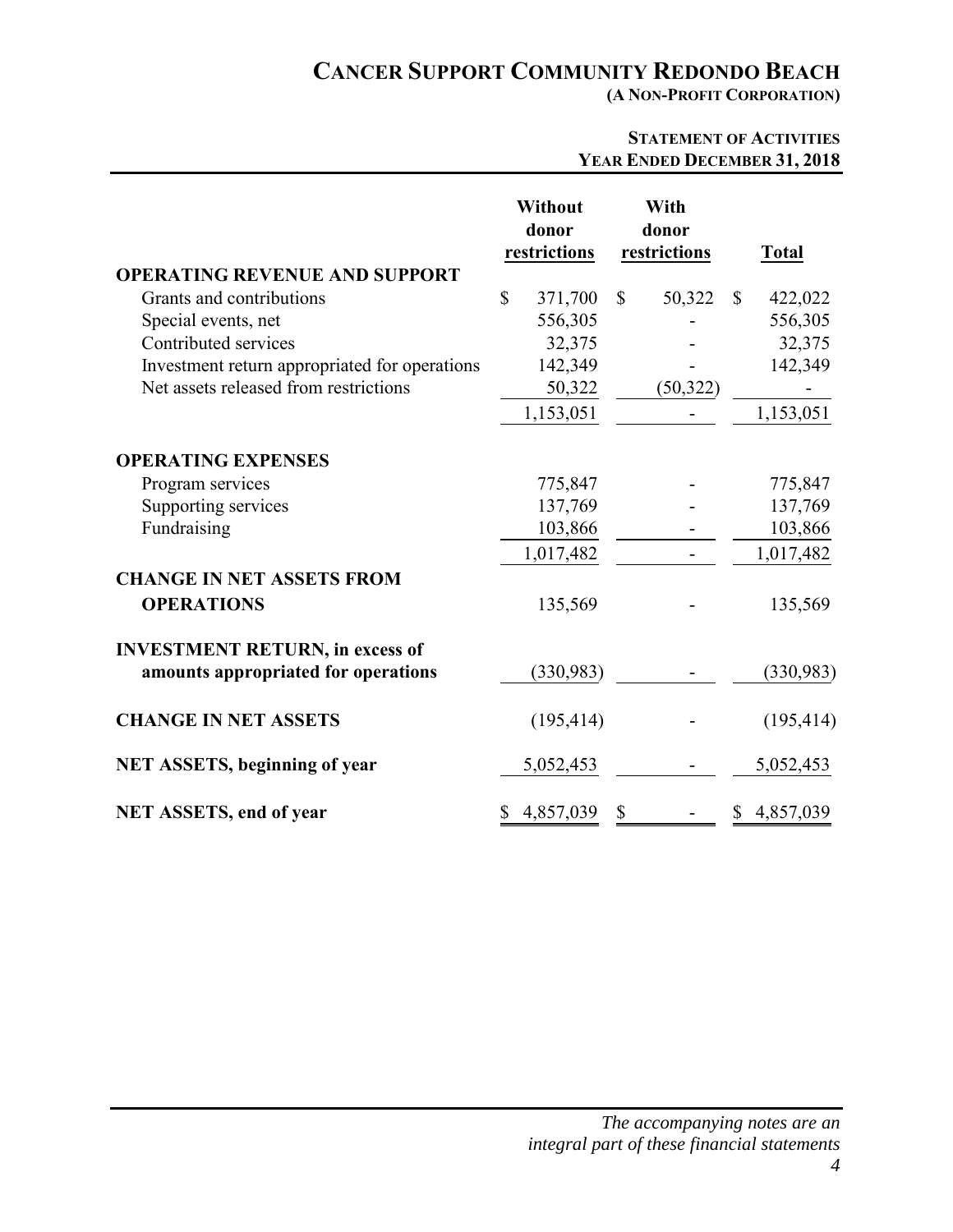**(A NON-PROFIT CORPORATION)** 

|                          |              | Program<br><b>Services</b> |              | <b>Supporting</b><br><b>Services</b> |              | <b>Fundraising</b> |              | <b>Total</b><br><b>Expenses</b> |
|--------------------------|--------------|----------------------------|--------------|--------------------------------------|--------------|--------------------|--------------|---------------------------------|
| Salaries and wages       | $\mathbb{S}$ | 497,588                    | $\mathbb{S}$ | 98,101                               | $\mathbb{S}$ | 71,470             | $\mathbb{S}$ | 667,159                         |
| Payroll taxes            |              | 40,193                     |              | 7,924                                |              | 5,773              |              | 53,890                          |
| Employee benefits        |              | 16,904                     |              | 3,332                                |              | 2,428              |              | 22,664                          |
| Personnel expenses       |              | 554,685                    |              | 109,357                              |              | 79,671             |              | 743,713                         |
| Rent                     |              | 94,160                     |              | 1,863                                |              | 4,462              |              | 100,485                         |
| Contributed services     |              | 32,375                     |              |                                      |              |                    |              | 32,375                          |
| Printing                 |              | 14,078                     |              | 1,247                                |              | 2,495              |              | 17,820                          |
| Office                   |              | 7,650                      |              | 7,636                                |              | 1,272              |              | 16,558                          |
| Bank and payroll costs   |              | 7,357                      |              | 3,679                                |              | 3,679              |              | 14,715                          |
| Outside services         |              | 4,927                      |              | 1,453                                |              | 8,113              |              | 14,493                          |
| Affiliate dues and costs |              | 6,250                      |              | 6,250                                |              |                    |              | 12,500                          |
| Computer and software    |              | 8,835                      |              | 1,742                                |              | 1,269              |              | 11,846                          |
| Equipment                |              | 10,930                     |              | 216                                  |              | 518                |              | 11,664                          |
| Program costs            |              | 9,748                      |              |                                      |              |                    |              | 9,748                           |
| Insurance                |              | 6,395                      |              | 2,131                                |              |                    |              | 8,526                           |
| Telephone                |              | 5,824                      |              | 1,148                                |              | 837                |              | 7,809                           |
| Seminars                 |              | 5,176                      |              |                                      |              |                    |              | 5,176                           |
| Depreciation             |              | 3,258                      |              | 642                                  |              | 468                |              | 4,368                           |
| Postage                  |              | 3,287                      |              | 291                                  |              | 582                |              | 4,160                           |
| Community outreach       |              | 912                        |              | 114                                  |              | 500                |              | 1,526                           |
|                          | \$           | 775,847                    | \$           | 137,769                              | \$           | 103,866            | \$           | 1,017,482                       |

#### **STATEMENT OF FUNCTIONAL EXPENSES YEAR ENDED DECEMBER 31, 2018**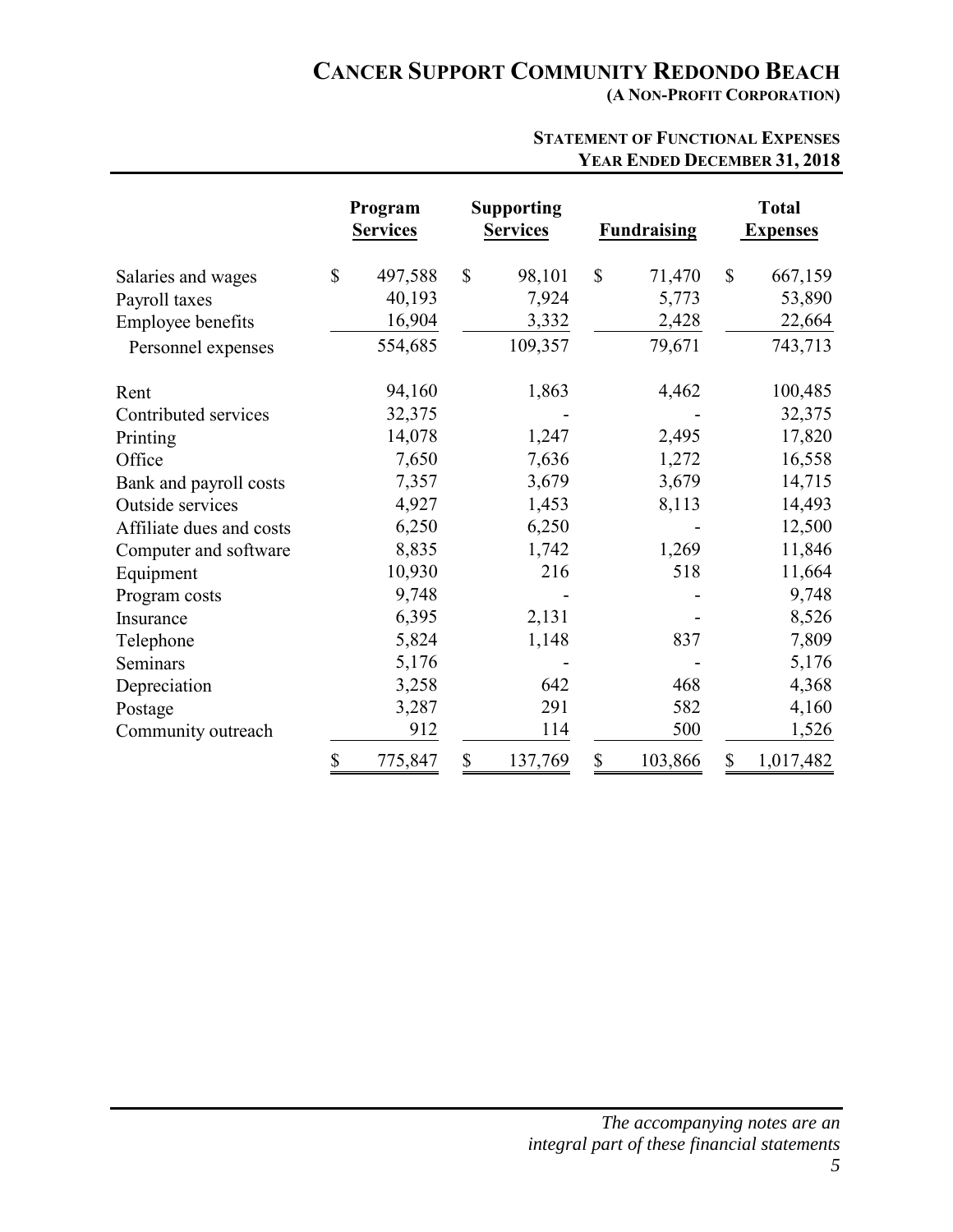**(A NON-PROFIT CORPORATION)** 

#### **STATEMENT OF FUNCTIONAL EXPENSES YEAR ENDED DECEMBER 31, 2018**

| <b>CASH FLOWS FROM OPERATING ACTIVITIES</b>                    |                  |
|----------------------------------------------------------------|------------------|
| Change in net assets                                           | \$<br>(195, 414) |
| Adjustments to reconcile change in net assets to net cash from |                  |
| operating activities:                                          |                  |
| Unrealized and realized losses on investments                  | 308,462          |
| Depreciation and amortization                                  | 4,368            |
| Changes in operating assets and liabilities:                   |                  |
| Accounts payable and accrued expenses                          | 2,529            |
| Net cash flows from operating activities                       | 119,945          |
| <b>CASH FLOWS FROM INVESTING ACTIVITIES</b>                    |                  |
| Purchases of property and equipment                            | (68, 759)        |
| Proceeds from sales of investments                             | 645,069          |
| Purchases of investments                                       | (812, 866)       |
| Reinvested interest and dividends                              | (81,708)         |
| Net cash flows from investing activities                       | (318, 264)       |
| Net change in cash and cash equivalents                        | (198,319)        |
| Cash and cash equivalents, beginning of year                   | 1,122,601        |
| Cash and cash equivalents, end of year                         | 924,282          |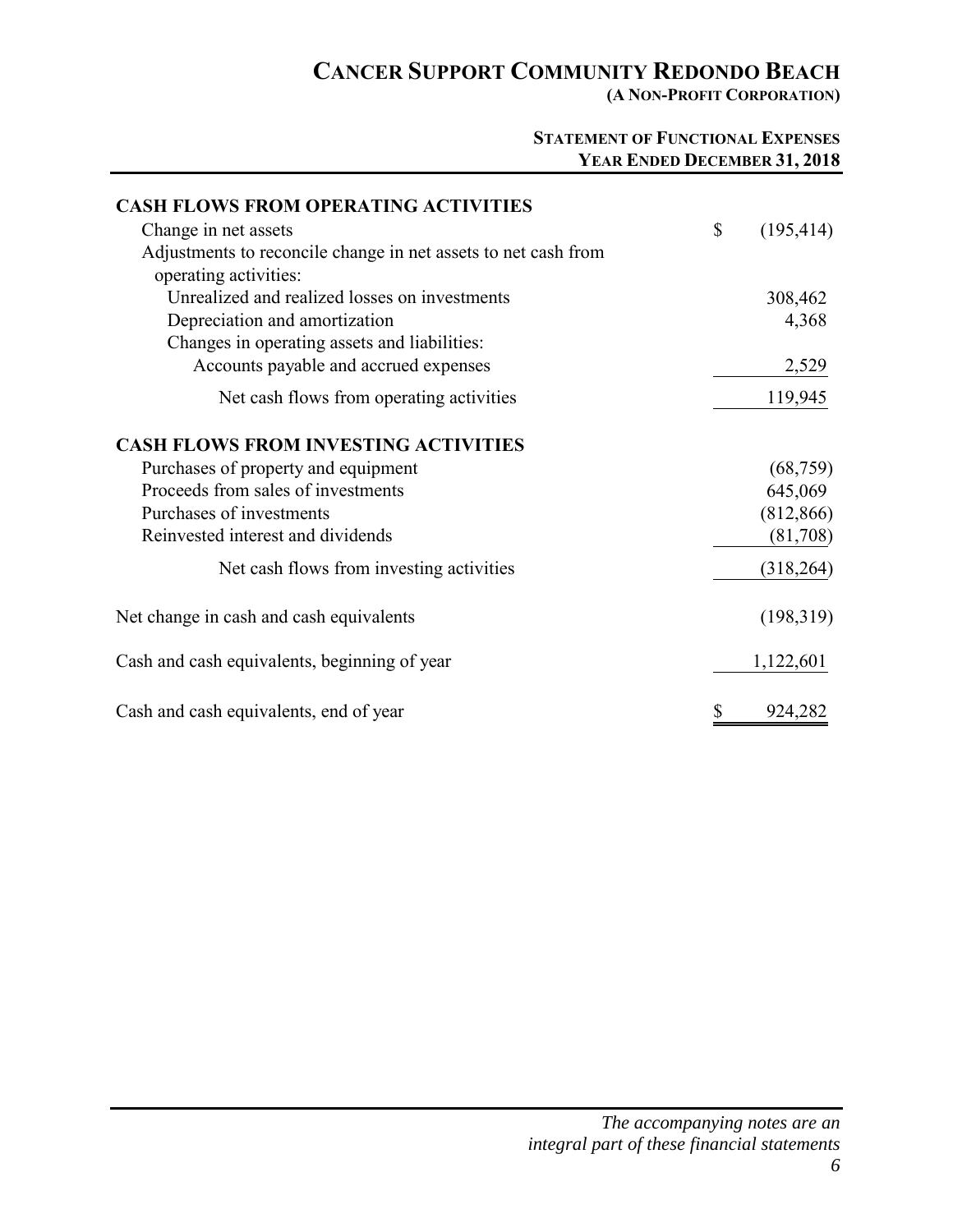### **CANCER SUPPORT COMMUNITY REDONDO BEACH (A NON-PROFIT CORPORATION)**

#### **NOTES TO FINANCIAL STATEMENTS DECEMBER 31, 2018**

#### **NOTE 1 - ORGANIZATION**

Cancer Support Community Redondo Beach (the "Community", a non-profit corporation formerly known as the Wellness Community South Bay Cities, Inc.) offers a free program for cancer patients, and their families and loved-ones. The Community's goal is to help as many cancer patients as possible recover from the physical and emotional effects of cancer to the greatest extent possible. The psychological support and educational programs are designed to address the loss of control, hopelessness, and social isolation that cancer patients and their families often experience.

Such programs include group sessions, counseling led by licensed therapists, education, and social services for patients and their loved ones. During 2018 the Community received 18,476 visits from over 2,137 participants, including over 100 children in their Kid's Community program. The Community has been able to offer free programs through the generous support of individuals, corporations, foundations, and through year-round special fundraising events.

The Community maintains a license agreement with Cancer Support Community, a national nonprofit organization based in Washington DC. The Community maintains corporate and financial independence, but the agreement licenses the Community to use certain intellectual property helpful in carrying out their mutual mission.

#### **NOTE 2 - SUMMARY OF SIGNIFICANT ACCOUNTING POLICIES**

**Basis of presentation** - The accompanying financial statements have been prepared on the accrual basis of accounting in accordance with accounting principles generally accepted in the United States of America. Net assets and revenues, expenses, gains, and losses are classified based on the existence or absence of donor-imposed restrictions. Accordingly, net assets of the Organization and changes therein are classified and reported as follows:

*Net assets without donor restrictions* - Net assets available for use in general operations and not subject to donor or certain grantor restrictions.

*Net assets with donor restrictions -* Net assets subject to donor or certain grantor-imposed restrictions. Some donor imposed restrictions are temporary in nature, such as those that will be met by the passage of time or other events specified by the donor. Other donor-imposed restrictions are perpetual in nature, such as gifts to the Endowment, where the donor stipulates that resources be maintained in perpetuity. Donor-imposed restrictions are released when a restrictions expires, that is, when the stipulated time has elapsed, when the stipulated purpose for which the resource was restricted has been fulfilled, or both.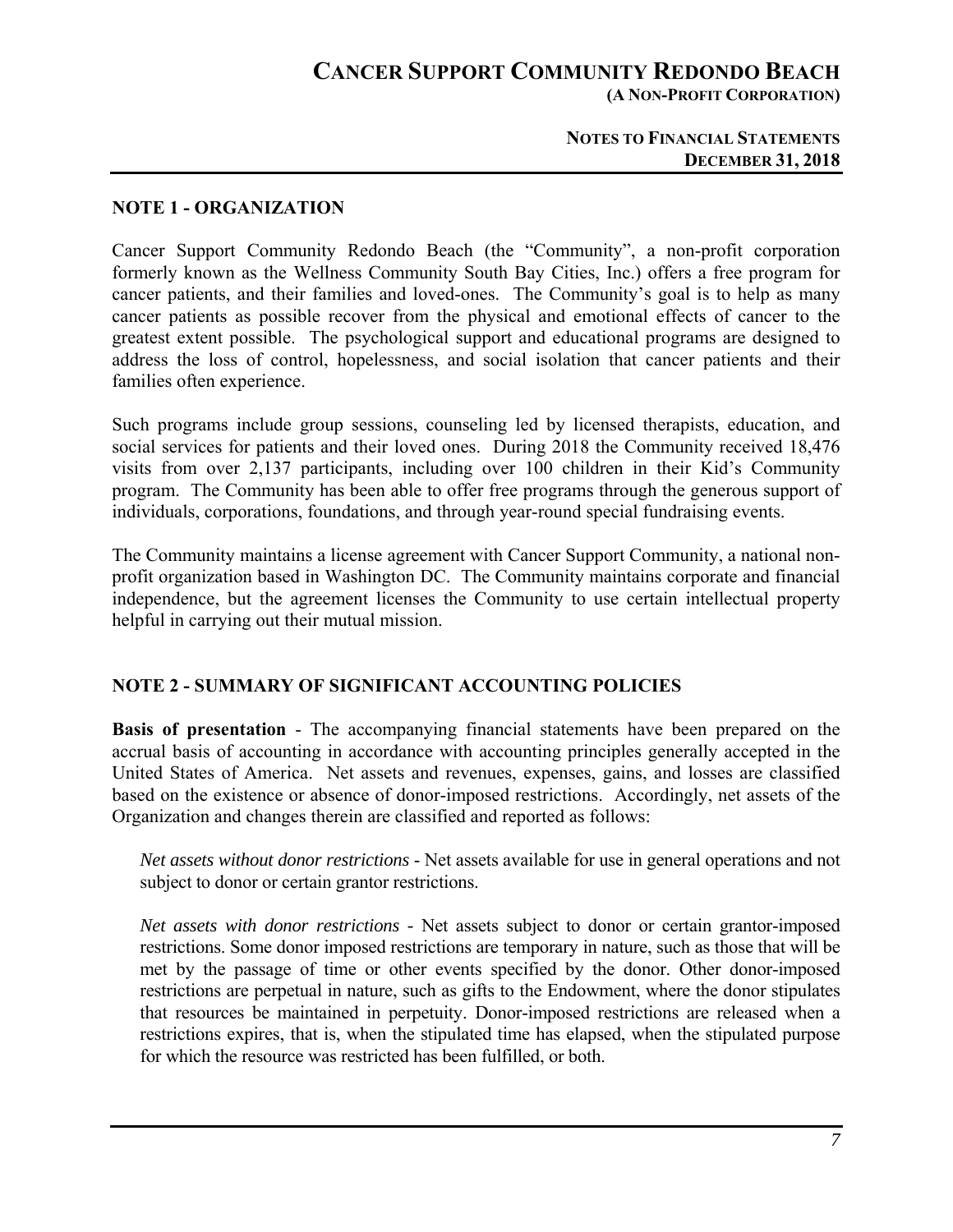**(A NON-PROFIT CORPORATION)** 

#### **NOTES TO FINANCIAL STATEMENTS DECEMBER 31, 2018**

#### **NOTE 2 - SUMMARY OF SIGNIFICANT ACCOUNTING POLICIES, continued**

**Measure of operations** - The Community's operating revenues in excess of operating expenses include all operating revenues and expenses that are an integral part of its programs and supporting activities, net assets released from donor restriction to support operating expenditures, and appropriations of board-designated and other nonoperating funds to support current operating activities. The measure of operations includes interest and dividends from investments, net of investment management fees. The measure of operations excludes realized and unrealized gains and losses on investments.

**Estimates** - The preparation of financial statements in conformity with accounting principles generally accepted in the United States of America requires management to make estimates and assumptions that affect the reported amounts of assets and liabilities and disclosure of contingent assets and liabilities at the date of the financial statements and the reported amounts of revenue and expenses during the reporting period. Actual results could differ from those estimates.

**Grants and contributions** - Grants and contributions are recognized at a fair value when the donor makes an unconditional promise to give to the Community. Donor-restricted contributions are reported as increases in net assets with donor restrictions depending on the nature of the restrictions. When a restriction expires, net assets with donor restrictions are reclassified to net assets without donor restrictions.

**Concentration of credit risk** - The assets that potentially subject the Community to concentration of credit risk consist of cash equivalents and investments.

**Cash and cash equivalents** - For purposes of reporting cash flows, cash and cash equivalents include operating cash held in banks, savings accounts, investments purchased with original maturities of ninety days or less, and certificates of deposit with immaterial early withdrawal penalties. The Community maintains its cash balances in financial institutions, the balances of which may, at times, exceed federally insured limits.

**Fair value of financial instruments -** Financial instruments primarily consist of certificates of deposits, marketable securities, and investments held in trust. The Organization estimates that the fair value of its financial instruments at December 31, 2018 do not differ materially from its aggregate carrying value recorded. Considerable judgment is required in interpreting market data to develop the estimates of fair value and, accordingly, the estimates are not necessarily indicative of the amounts that the Organization could realize in a current market exchange.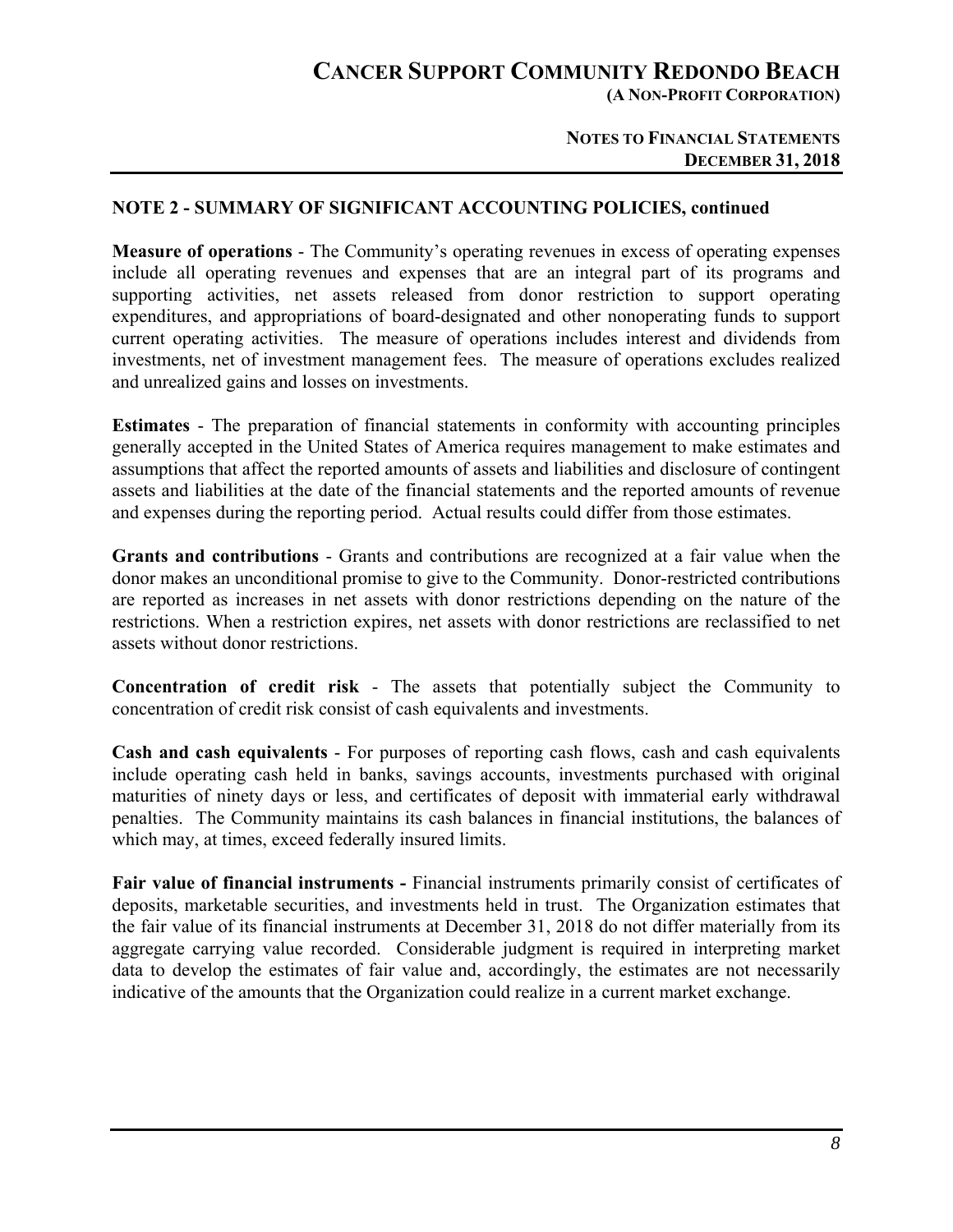**(A NON-PROFIT CORPORATION)** 

#### **NOTES TO FINANCIAL STATEMENTS DECEMBER 31, 2018**

#### **NOTE 2 - SUMMARY OF SIGNIFICANT ACCOUNTING POLICIES, continued**

**Fair value measurements -** The Organization defines fair value as the price that would be received to sell an asset or paid to transfer a liability in an orderly transaction between market participants at the measurement date. The company measures fair value under a framework that provides a fair value hierarchy that prioritizes the inputs to valuation techniques used to measure fair value. The hierarchy gives the highest priority to unadjusted quoted prices in active markets for identical assets or liabilities (level 1 measurements) , moderate priority to valuations based on observable inputs, such as market prices of similar assets and liabilities (level 2), and the lowest priority to unobservable inputs (level 3 measurements).

The asset's or liability's fair value measurement level within the fair value hierarchy is based on the lowest level of any input that is significant to the fair value measurement. Valuation techniques used need to maximize the use of observable inputs and minimize the use of unobservable inputs.

**Investments -** Investments in marketable securities are classified as available for sale and reported at fair value as determined by quoted market prices in an active market. Realized gains and losses (computed by the specific identification method) and unrealized gains and losses are included in the statement of activities. Interest and dividend income are recorded on the accrual basis of accounting.

The Organization's investments are managed by a third-party investment manager who adheres to a board-approved investment policy statement restricting the asset allocation based on risk tolerance.

**Property and equipment** - Property and equipment are recorded at cost with the exception of donated equipment, which is stated at fair market value at the date of receipt. Depreciation is calculated using the straight-line method over the estimated useful lives of up to seven years. Leasehold improvements are amortized using the straight-line method over the shorter of their estimated lives for the term of the lease. Normal repairs and maintenance are expensed as incurred. Expenditures that materially adapt, improve, or alter the nature of the underlying assets are capitalized. When equipment is retired or otherwise disposed, of, the cost and related accumulated depreciation are removed from the accounts, and the resulting gain or loss is credited or charged to operations.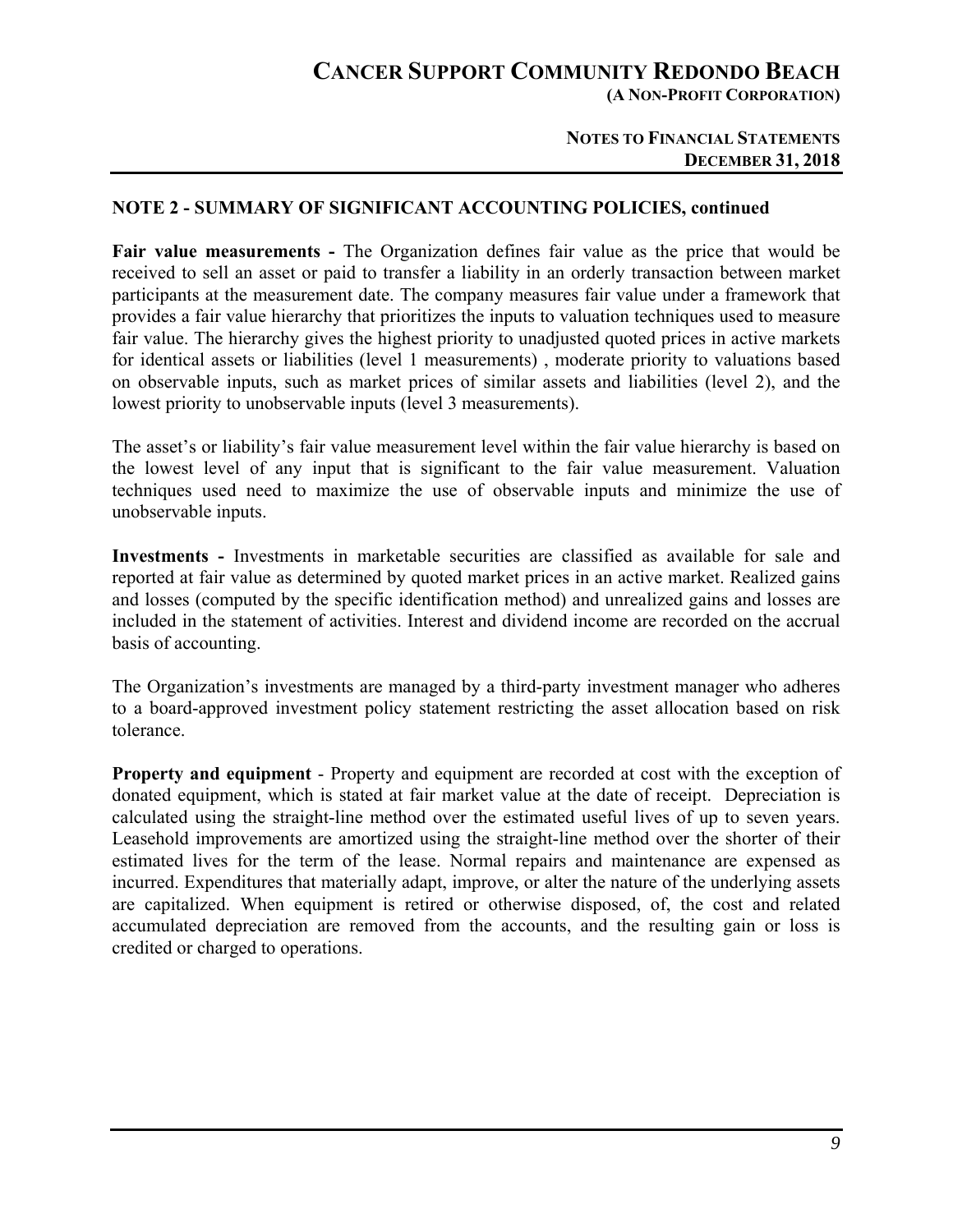**(A NON-PROFIT CORPORATION)** 

#### **NOTES TO FINANCIAL STATEMENTS DECEMBER 31, 2018**

#### **NOTE 2 - SUMMARY OF SIGNIFICANT ACCOUNTING POLICIES, continued**

The Community assesses the recoverability of property and equipment whenever a triggering event occurs by determining whether the depreciation of such assets over their remaining lives can be recovered through projected undiscounted cash flows. The amount of impairment, if any, is measured based on fair value (projected discounted cash flows) and is charged to operations in the period in which such impairment is determined by management. To date, management has not identified any impairment of property and equipment.

**Expense allocation** - The costs of providing various program and supporting activities have been summarized on a functional basis in the statement of activities. The statement of functional expenses present expenses by function and natural classification. Expenses directly attributable to specific functional areas of the Organization are reported as expenses of those functional areas while indirect costs that benefit multiple functional areas have been allocated among the various functional areas based on the number of employees involved or the amount of time spent. Functional expenses are an expense of the year in which incurred and, accordingly, are charged to operations on a current basis.

*Program services - Expenses include costs that primarily relate to client services and* outreach programs.

*Supporting services -* Expenses include costs that primarily relate to management and general administration.

*Fundraising -* Expenses include costs that primarily relate to fundraising activities to obtain grants and generate revenue through contributions.

**Contributed services** - Contributed services are recognized by the Community if the services received (a) create or enhance long-lived assets or (b) require specialized skills, are provided by individuals possessing those skills, and would typically need to be purchased if not provided by donation.

The Community receives a significant amount of contributed time from volunteers that does not meet the recognition criteria described above. Accordingly, the value of this contributed time is not reflected in the accompanying financial statements.

**Income taxes** - The Organization is a tax-exempt organization under Section 501(c)(3) of the Internal Revenue Code (the "Code") and the corresponding provisions of the California Revenue and Taxation Code. Accordingly, no provision for income taxes is included in the accompanying financial statements. The Organization is subject, however, to Federal and California income taxes on unrelated business income as stipulated in the Code.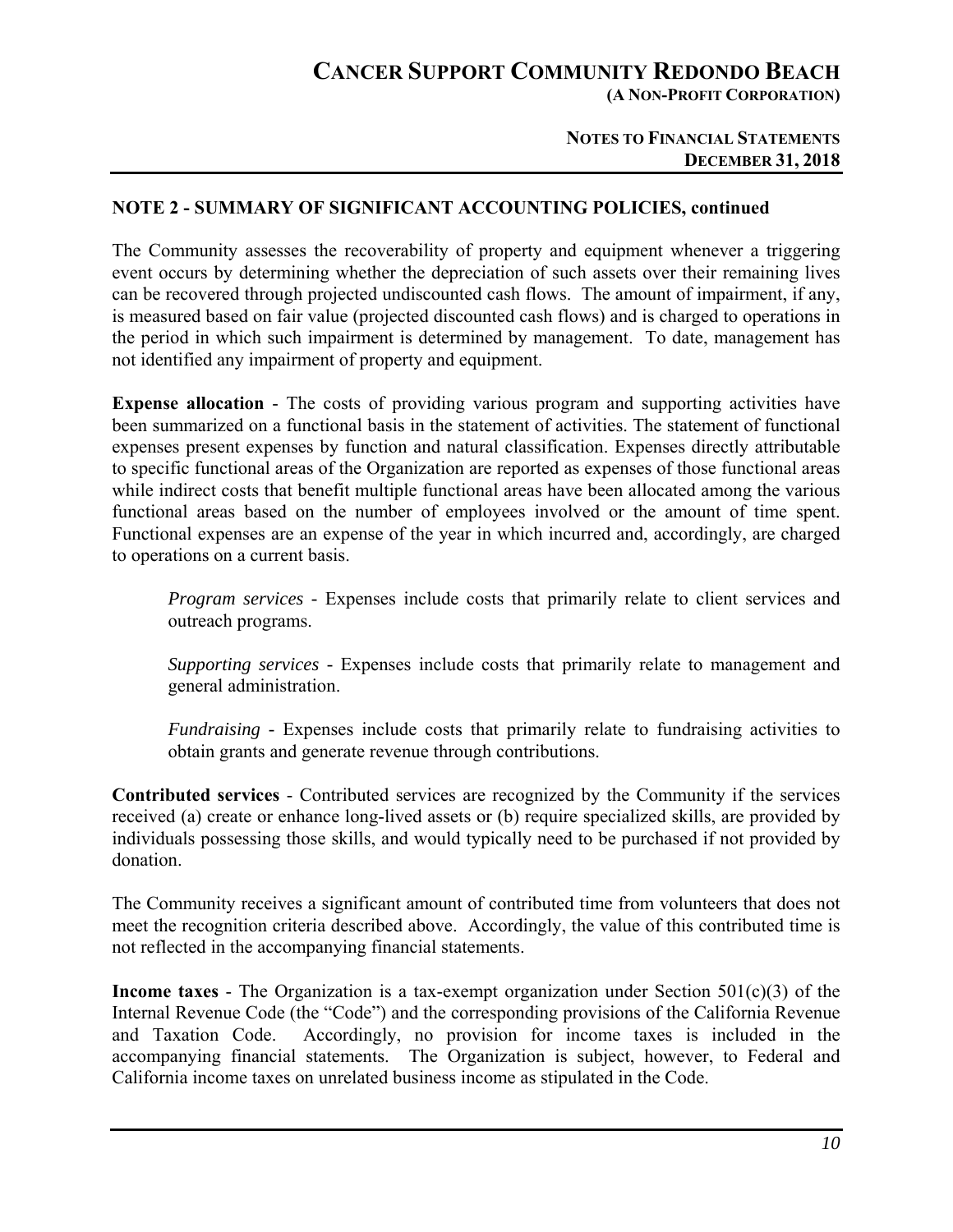**(A NON-PROFIT CORPORATION)** 

#### **NOTES TO FINANCIAL STATEMENTS DECEMBER 31, 2018**

#### **NOTE 2 - SUMMARY OF SIGNIFICANT ACCOUNTING POLICIES, continued**

The Organization recognizes the impact of tax positions in the financial statements if that position is more likely than not of being sustained on audit, based on the technical merits of the position. To date, the Organization has not recorded any uncertain tax positions. The Organization recognizes potential accrued interest and penalties related to uncertain tax positions in income tax expense. During the year ended December 31, 2018, the Organization did not recognize any amount in potential interest and penalties associated with uncertain tax positions.

As of December 31, 2018, the Organization's federal tax returns since 2015 and state tax returns since 2014 remain open for examination by the tax jurisdictions. No tax returns are currently being examined by any taxing authorities.

**Risks and uncertainties -** Certain services of the Organization are governed by grants and contracts from governmental agencies and private sources. There can be no assurance that the Organization will be able to obtain future grants as deemed necessary by management, although management believes that there is no current indication that grants and contracts are in jeopardy. The loss of certain current grants, or the inability to obtain future grants, could have an adverse effect on the Organization's financial position and results of operations. Failure of the Organization to comply with applicable regulatory requirements can result in, among other things, loss of funding, warning letters, fines, injunctions, and civil penalties.

**Subsequent events** - Subsequent events have been evaluated by the Community through September 12, 2019, which is the date these financial statements were issued, and no subsequent events have arisen, other than those described in these financial statements, that would require disclosure.

#### **NOTE 3 - LIQUIDITY AND AVAILABILITY OF RESOURCES**

The following reflects the Organization's financial assets as December 31, 2018, reduced by amounts not available for general use within one year of the balance sheet date because of internal designations. Amounts not available include amounts set aside for board designated purposes that could be drawn upon if the governing board approves that action.

|                                | <b>Legacy Fund</b> | Undesignated | <b>Total</b> |
|--------------------------------|--------------------|--------------|--------------|
| Cash and cash equivalents      | 177,440            | 439,273      | 616,713      |
| Cash - certificates of deposit |                    | 307,569      | 307,569      |
| Investment held in trust       |                    | 21,143       | 21,143       |
| Marketable securities          | 3,866,187          |              | 3,866,187    |
|                                | 4,043,627          | 767,985      | 4,811,612    |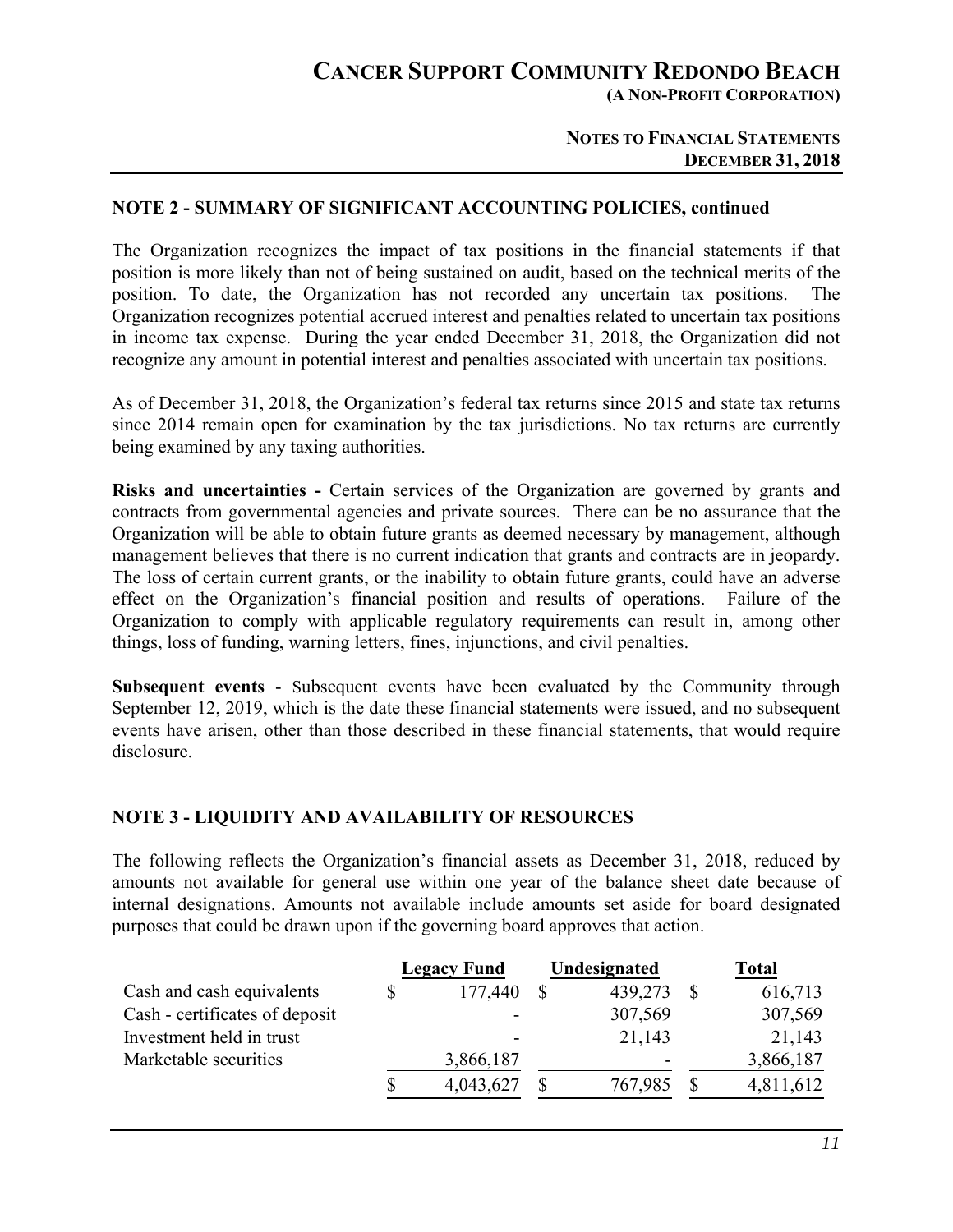**(A NON-PROFIT CORPORATION)** 

#### **NOTES TO FINANCIAL STATEMENTS DECEMBER 31, 2018**

#### **NOTE 3 - LIQUIDITY AND AVAILABILITY OF RESOURCES**

The Organization's goal is to maintain financial assets on hand to meet at least nine months of normal operating expenses which, on average, totals approximately \$85,000 per month given full programmatic expenditures.

#### **NOTE 4 - FAIR VALUE OF LEGACY FUND AND OTHER INVESTMENTS**

The following is a description of the valuation methodologies used for the investments measured at fair value, including the general classification of such instruments pursuant to the valuation hierarchy.

**Legacy Fund** - During November 2015 an individual bequeathed a \$4 million unrestricted planned gift to the Community. The gift has been segregated as a board-designated asset to ensure the long-term funding of the Community's operations. The Organization invests the Legacy Fund in marketable securities with an overall objective of long-term growth and income. Interest and dividends are available for current operations, while realized and unrealized gains and losses on investments are non-operating revenues. Any draws from the Legacy Fund must be approved by the Board of Directors.

Legacy Fund investments include cash and cash equivalents, equity funds, exchange traded funds, bond funds, and corporate bonds. All Legacy Fund assets were categorized as Level 1 as of December 31, 2018.

**Certificates of deposit** - Certificates of deposit (CDs) are a time deposit. CDs are similar to savings accounts in that they are insured and thus virtually risk free (Level 1).

**Investment held in trust** - The Community has an investment in an investment pool held by The California Community Foundation which is composed of various marketable securities. The Community does not have authority to choose what investments are purchased and held but can withdrawal its share at any time with notice. Unrealized gains and losses are recorded as income in the year in which they occur. The investment held in trust is categorized as Level 3 as of December 31, 2018.

The preceding method described may produce a fair value calculation that may not be indicative of net realizable value or reflective of future values. Furthermore, although the Community believes its valuation methods are appropriate and consistent with other market participants, the use of different methodologies or assumptions to determine the fair value of certain financial instruments could result in a different fair value measurement at the reporting date.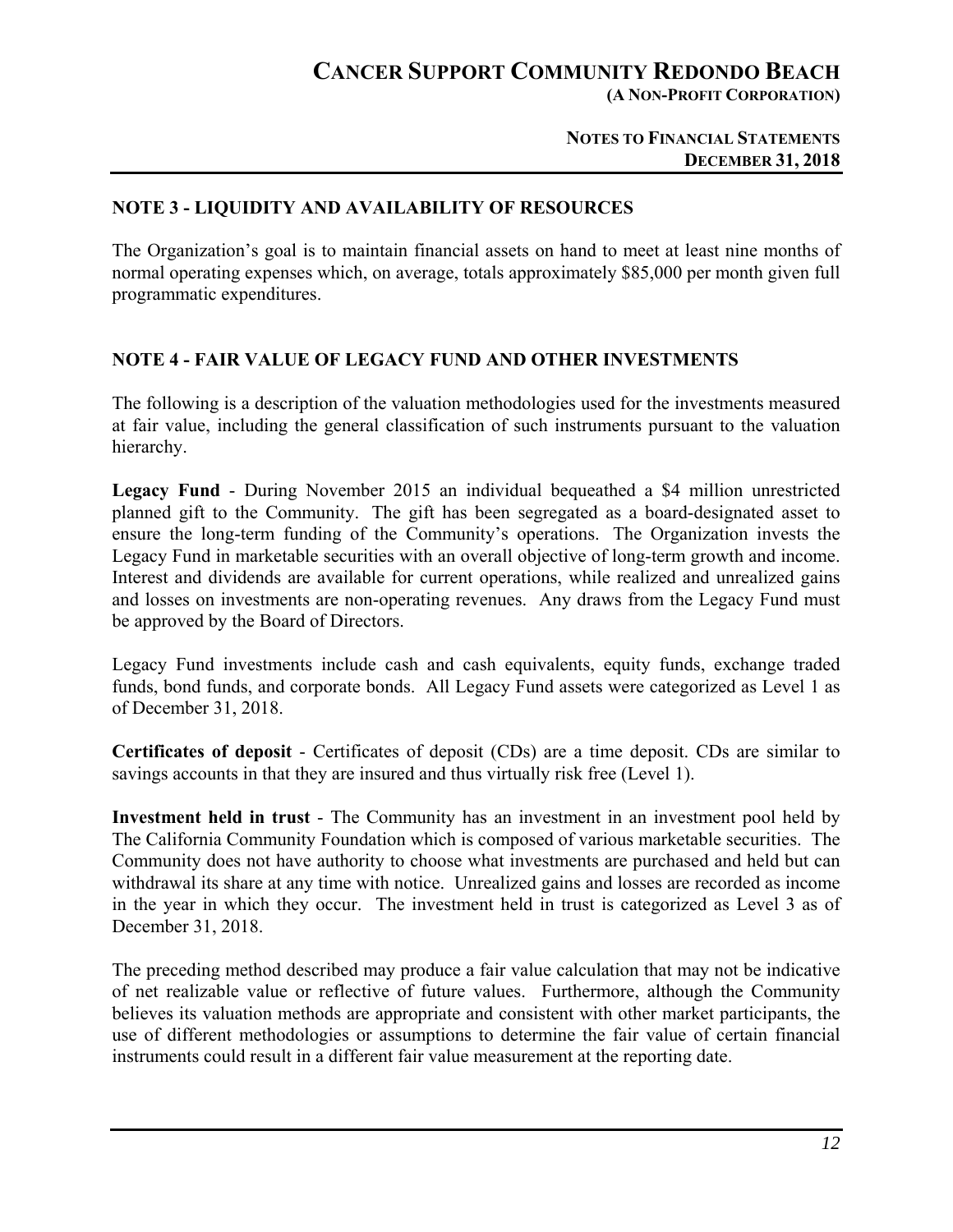**(A NON-PROFIT CORPORATION)** 

#### **NOTES TO FINANCIAL STATEMENTS DECEMBER 31, 2018**

### **NOTE 4 - FAIR VALUE OF LEGACY FUND AND OTHER INVESTMENTS, continued**

All of the Organization's assets measured at fair value on a recurring basis are classified as level 1 within the fair value hierarchy. Asset categories are disaggregated as follows at December 31, 2018:

|                                    | Legacy<br>Fund |    | General<br><b>Fund</b> |  |
|------------------------------------|----------------|----|------------------------|--|
| Level 1                            |                |    |                        |  |
| Cash and cash equivalents          | \$<br>177,440  | -S |                        |  |
| Fixed income securities            | 495,982        |    |                        |  |
| Equities and exchange traded funds | 3,370,205      |    |                        |  |
| Certificates of deposit            |                |    | 307,569                |  |
| Level 3                            |                |    |                        |  |
| Investment held in trust           |                |    | 21,143                 |  |
|                                    | 4,043,627      |    | 328,712                |  |

The following table sets forth a summary of changes in the fair value of the Community's assets during the year ended December 31, 2018:

|                                | Legacy |             | <b>Certificates</b> |         | <b>Investment</b> |          |
|--------------------------------|--------|-------------|---------------------|---------|-------------------|----------|
|                                |        | <b>Fund</b> | of deposit          |         | held-in-trust     |          |
| Beginning value of investments | \$     | 4,237,313   | <sup>S</sup>        | 304,384 | S                 | 22,318   |
| Purchases                      |        | 812,864     |                     |         |                   |          |
| <b>Sales</b>                   |        | (813, 133)  |                     |         |                   |          |
| Dividends and interest         |        | 162,034     |                     | 3,185   |                   | 464      |
| Investment fees                |        | (23, 421)   |                     |         |                   | (166)    |
| Realized losses                |        | (25,042)    |                     |         |                   |          |
| Unrealized losses              |        | (306, 988)  |                     |         |                   | (1, 473) |
|                                |        | 4,043,627   |                     | 307,569 |                   | 21,143   |